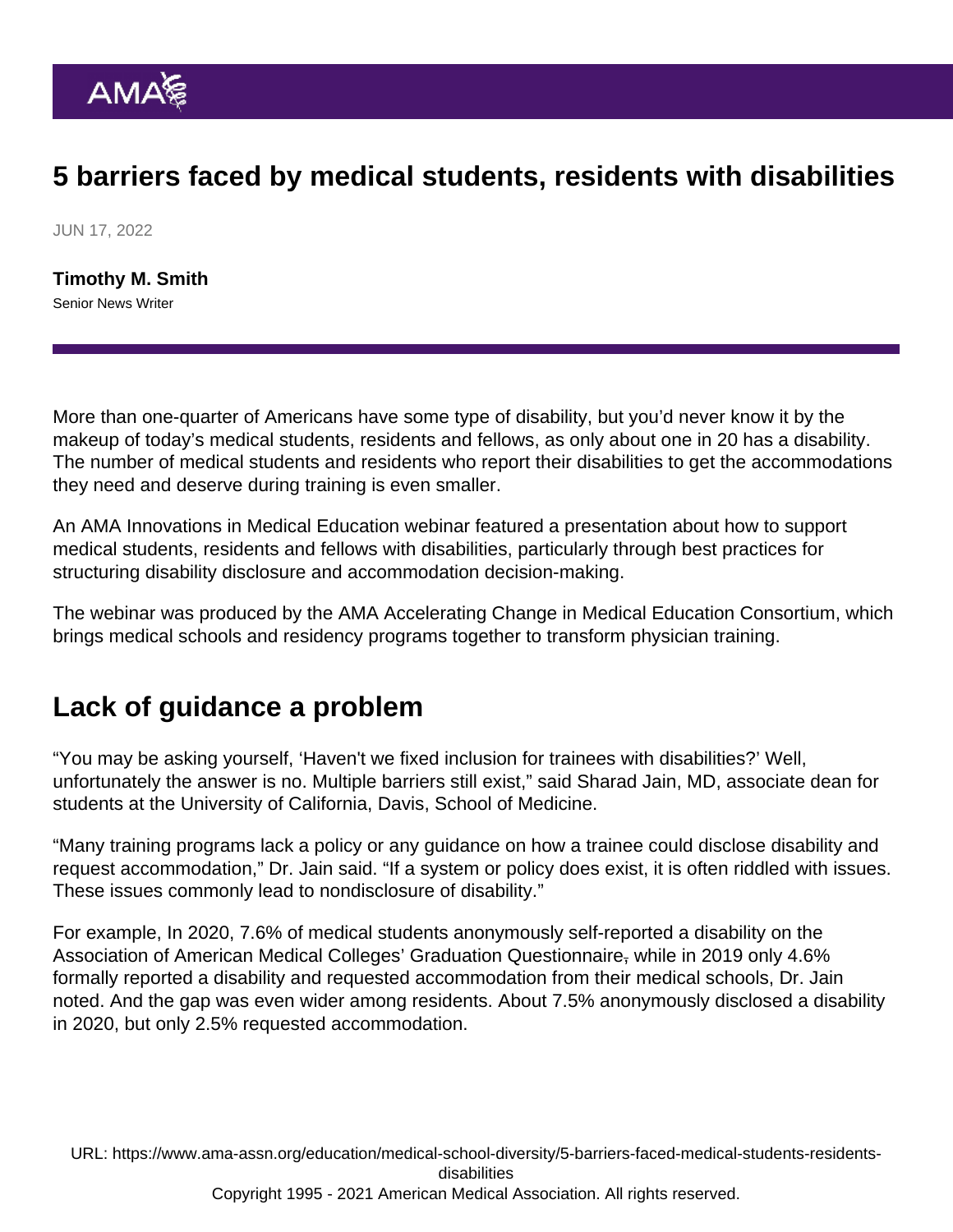Find out how the AMA is seeking more [help for medical students and residents with disabilities.](https://www.ama-assn.org/education/medical-school-diversity/ama-seeks-more-help-medical-students-residents-disabilities)

## What's getting in the way

The presenters noted these five key structural barriers to better counting—and better accommodation of—trainees with disabilities.

Poor messaging. Medical schools and residency programs should signal that they are safe places to disclose a disability and request accommodation, said Lisa Meeks, PhD, assistant professor of family medicine at University of Michigan Medical School. She has published research in [JAMA Network™](https://jamanetwork.com/) journals on the prevalence of [disabilities among American physicians](https://jamanetwork.com/journals/jamanetworkopen/fullarticle/2777420) and [in U.S. medical schools,](https://jamanetwork.com/journals/jama/fullarticle/2756168) among other topics.

"Poor messaging—or the lack of any messaging on the topic—is a huge barrier to disability inclusion for disabled trainees," Meeks said. "We find that many trainees will forgo requesting accommodations altogether because they tell us that they feel like disability is a taboo subject."

Lack of transparency. "Programs should ensure that trainees understand the process for requesting accommodations," Dr. Jain said, citing 2020 research showing that only 38% of the top 50 GME program handbooks included a specific disability policy and language that encouraged disclosure.

Uninformed decision-making. "An uninformed system is one where the arbiter of decision-making, aka your disability people, are absent any knowledge of medical education or med ed curriculum," as well as the assessment requirements for medical education, and relevant disability and case law, Meeks said.

Conflicts of interest. "For medical students specifically, there's heightened concern when the dean of students serves as the arbiter of accommodation determination," Dr. Jain said. "In these cases, students frequently tell us that they often elect nondisclosure of disabilities status, knowing that the dean is involved with evaluations critical to the student's future, including the medical school performance evaluation."

Burdensome processes. These include creating unwarranted complexities for trainees, such as limiting the hours available for seeking assistance and taking a long time to adjudicate a disability decision.

"Many of these burdens are directly related to having a disability resource office that is outsourced to the main undergraduate campus," Meeks said. "In these structures, the campus is physically and academically disconnected from medicine."

URL: [https://www.ama-assn.org/education/medical-school-diversity/5-barriers-faced-medical-students-residents](https://www.ama-assn.org/education/medical-school-diversity/5-barriers-faced-medical-students-residents-disabilities)[disabilities](https://www.ama-assn.org/education/medical-school-diversity/5-barriers-faced-medical-students-residents-disabilities)